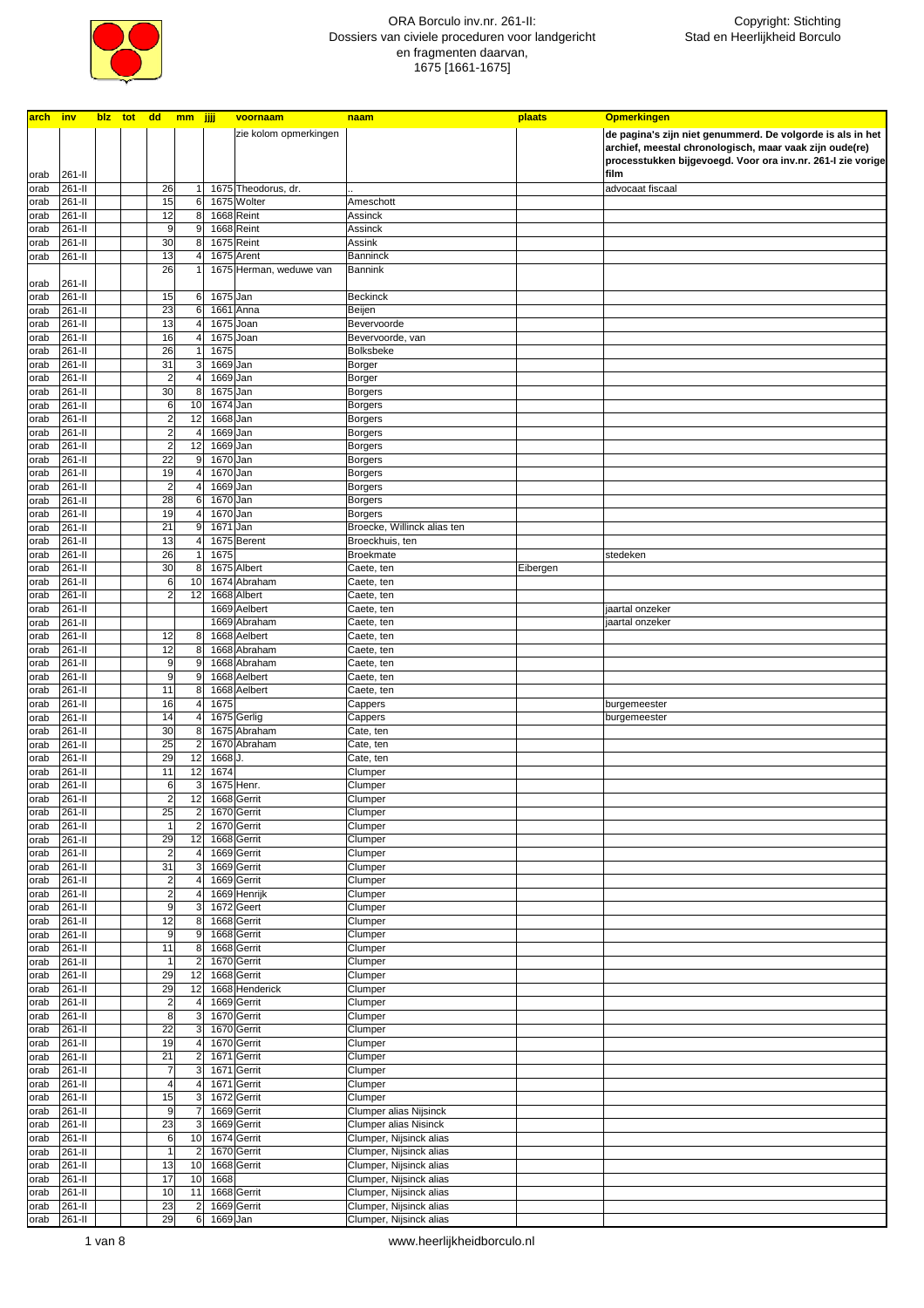

| <u>arch</u> | <b>inv</b> |  | <mark>blz tot dd mm jjjj</mark> |      | voornaam                     | naam                                         | plaats    | <b>Opmerkingen</b>                             |
|-------------|------------|--|---------------------------------|------|------------------------------|----------------------------------------------|-----------|------------------------------------------------|
| orab        | 261-II     |  | 29<br>6 <sup>1</sup>            |      | 1669 Gerrit                  | Clumper, Nijsinck alias                      |           |                                                |
| orab        | 261-II     |  | 25<br>9                         |      | 1669 Gerrit                  | Clumper, Nijsinck alias                      |           |                                                |
| orab        | 261-II     |  | 25<br>9                         |      | 1669 Mette                   | Clumper, Nijsinck alias                      |           |                                                |
| orab        | 261-II     |  | 12<br>8                         |      | 1668 Mette                   | Clumper, Nijsinck alias                      |           |                                                |
|             |            |  |                                 |      |                              |                                              |           |                                                |
| orab        | 261-II     |  | 9<br>11                         |      | 1669 Gerrit                  | Clumper, Nijsinck alias                      |           |                                                |
| orab        | 261-II     |  | 22<br>11                        |      | 1670 Gerrit                  | Clumper, Nijsinck alias                      |           |                                                |
| orab        | 261-II     |  | $6\phantom{1}6$<br>12           |      | 1670 Gerrit                  | Clumper, Nijsinck alias                      |           |                                                |
| orab        | 261-II     |  | 24                              |      | 1671 Gerrit                  | Clumper, Nijsinck alias                      |           |                                                |
| orab        | 261-II     |  | 28<br>11                        |      | 1671 Gerrit                  | Clumper, Nijsinck alias                      |           |                                                |
| orab        | 261-II     |  | 12<br>12                        |      | 1671 Gerrit                  | Clumper, Nijsinck alias                      |           |                                                |
| orab        | 261-II     |  | 15<br>3                         |      | 1672 Marten                  | Clumper, Nijsinck alias                      |           |                                                |
| orab        | 261-II     |  | $\overline{\mathbf{c}}$<br>12   |      | 1669 Gerrit                  | Clumper, Nijsink alias                       |           | jaartal onzeker                                |
| orab        | 261-II     |  | 28<br>11                        |      | 1671 Gerrit                  | Clumper, Nijsink alias                       |           |                                                |
|             |            |  |                                 |      |                              |                                              |           |                                                |
| orab        | 261-II     |  | 14<br>11                        |      | 1671 Gerrit                  | Clumper, Nijsink alias                       |           |                                                |
| orab        | 261-II     |  | 6<br>3                          |      | 1675 Gerrit                  | Clumper, Nijssinck alias                     |           |                                                |
| orab        | 261-II     |  | 29<br>12                        |      | 1668 Marten                  | Clumper, Nijssinck alias                     | Neede     | e.v. Griete Nijssinck alias Clumper            |
| orab        | 261-II     |  | 29<br>12                        |      | 1668 Griete                  | Clumper, Nijssinck alias                     | Neede     | e.v. Marten Nijssinck alias Clumper            |
| orab        | 261-II     |  | 23<br>6                         |      | 1671 Gerrit                  | Clumper, Nijssinck alias                     |           |                                                |
| orab        | 261-II     |  | 27<br>$\overline{4}$            |      | 1669 Gerrit                  | Clumper, Nisinck alias                       |           |                                                |
| orab        | 261-II     |  | $\overline{7}$<br>12            |      | 1669 Gerrit                  | Clumper, Nisinck alias                       |           |                                                |
| orab        | 261-II     |  | 8                               |      | 1670 Gerrit                  | Clumper, Nisinck alias                       |           |                                                |
| orab        | 261-II     |  | 19                              |      | 1670 Gerrit                  | Clumpers                                     |           |                                                |
|             | 261-II     |  | 19                              |      | 1670 Hendersken              |                                              |           |                                                |
| orab        |            |  |                                 |      |                              | Clumpers                                     |           |                                                |
| orab        | 261-II     |  | $\overline{a}$                  |      | 1669 Henrick                 | Clumpers                                     |           |                                                |
| orab        | 261-II     |  | 19                              |      | 1670 Hendersken              | Clumpers                                     |           |                                                |
| orab        | 261-II     |  | 22<br>9                         |      | 1670 Hendersken              | <b>Clumpers of Nijsinck</b>                  |           |                                                |
| orab        | 261-II     |  | 28<br>6                         |      | 1670 Hendersken              | <b>Clumpers of Nijsinck</b>                  |           |                                                |
| orab        | 261-II     |  | 15<br>6                         |      | 1676 Jan                     | Coster                                       |           |                                                |
| orab        | 261-II     |  | 26<br>1                         | 1675 |                              | Craelderbroek                                |           | naam onzeker                                   |
| orab        | 261-II     |  | 26<br>$\mathbf{1}$              | 1675 |                              | Cramans stede                                |           | voogdij Geesteren boerschap Averbeek           |
| orab        | 261-II     |  | 23<br>6                         |      | 1671 Eger                    | Creemers                                     |           | voornaam onzeker                               |
| orab        | 261-II     |  | 26                              |      | 1675 Wilhelm                 | Cremers                                      |           |                                                |
|             |            |  |                                 |      |                              |                                              |           |                                                |
| orab        | 261-II     |  | 13                              |      | 1675 Jan                     | Cuijper                                      |           |                                                |
| orab        | 261-II     |  | 26                              |      | 1669 Herm.                   | Dalwijck                                     |           | B.; jurisprudentie van 27 juni 1639            |
| orab        | 261-II     |  | 13                              | 1675 |                              | Dieperinck                                   |           | havesaete                                      |
| orab        | 261-II     |  | $\overline{c}$                  |      | 1669 Wijcher                 | Dreijers                                     |           |                                                |
| orab        | 261-II     |  |                                 |      | Christoffer, jor.            | Duijth gen Buth, van                         |           | datum en namen ontbreken door kwaliteit papier |
| orab        | 261-II     |  | 26                              |      | 1675 Christoffer Claes       | Duijth gen. Buth tot Mensink, van            |           |                                                |
| orab        | 261-II     |  | 26<br>1                         |      | 1675 Christoffer, jor.       | Duijth gen. Buth tot Mensink, van            |           | 2.                                             |
| orab        | 261-II     |  | 26<br>1                         |      | 1675 Reiner, jor.            | Duijth gen. Buth, van                        |           | overleden                                      |
| orab        | 261-II     |  | 23<br>1                         |      | 1675 Reiner, jor.            | Duijth gen. Buth, van                        |           | overleden                                      |
|             |            |  | 23                              |      | 1675 Christoffer Claes, jor. |                                              |           |                                                |
| orab        | 261-II     |  |                                 |      |                              | Duijth gen. Buth, van                        |           |                                                |
| orab        | 261-II     |  | 26                              |      | 1675 Reiner                  | Duijth gen. Buth, van                        |           | 3                                              |
| orab        | 261-II     |  | 15<br>12                        |      | 1674 Christoffer Claes       | Duijth gen. Buth, van                        |           | tot Mensink                                    |
| orab        | 261-II     |  | 11<br>12                        |      | 1674 Christoffer, jor.       | Duijth gen. Buth, van                        |           |                                                |
| orab        | 261-II     |  | 26                              |      | 1675 Christoffer, jor.       | Duijth gen. Buth, van                        |           | tot Mensinck                                   |
| orab        | 261-II     |  | 23                              |      | 1675 Joh. Baltzer            | Duijth, van                                  |           |                                                |
| orab        | 261-II     |  | 26                              |      | 1675 Reiner, jor.            | Duith gen. Buth tot Mensinck, van            |           |                                                |
| orab        | 261-II     |  | 5<br>10                         |      | 1675 Cristoffel Claes        | Duith gen. Buth tot, van                     |           | jaartal onzeker                                |
| orab        | 261-II     |  | 14<br>12                        |      | 1675 Christoffer Claes, jor. | Duith gen. Buth, van                         |           | jaartal onzeker                                |
| orab        |            |  | 14<br>12                        |      |                              |                                              |           |                                                |
|             | 261-II     |  |                                 |      | 1675 Joan Baltzer            | Duith gen. Buth, van<br>Duith gen. Buth, van |           | drost; jaartal onzeker                         |
| orab        | 261-II     |  | 11<br>12                        |      | 1674 Christoffer, jor.       |                                              |           |                                                |
| orab        | 261-II     |  | 21<br>6                         |      | 1675 Christoffer Claes       | Duith gen. Buth, van                         |           |                                                |
| orab        | 261-II     |  | 11<br>12                        |      | 1674 Christoffer, jor.       | Duith gen. Buth, van                         |           |                                                |
| orab        | 261-II     |  | 21<br>6                         |      | 1675 Reiner, jor.            | Duith gen. Buth, van                         |           | overleden                                      |
|             |            |  | 26                              |      | 1675 de jonkeren ende        | Duith, van                                   |           |                                                |
| orab        | 261-II     |  |                                 |      | jufferen                     |                                              |           |                                                |
| orab        | 261-II     |  | 28<br>11                        |      | 1674 Reiner                  | Duith, van                                   |           |                                                |
| orab        | 261-II     |  | 29                              |      | 1675 Christoffer, jor.       | Duith, van                                   |           |                                                |
| orab        | 261-II     |  | 14<br>12                        |      | 1675 Reiner, jor.            | Duith, van                                   |           | jaartal onzeker                                |
| orab        | 261-II     |  | 30<br>8                         |      | 1675 Derck                   | Egginck                                      |           |                                                |
| orab        | 261-II     |  | $\,$ 6<br>10                    |      | 1674 Derrick                 | Egginck                                      |           |                                                |
|             |            |  |                                 |      |                              |                                              |           |                                                |
| orab        | 261-II     |  | $\overline{a}$<br>4             |      | 1669 Derrick                 | Egginck                                      |           |                                                |
| orab        | 261-II     |  | 22<br>9                         |      | 1670 Derck                   | Egginck                                      |           |                                                |
| orab        | 261-II     |  | $\overline{a}$<br>4             |      | 1669 Derck                   | Egginck                                      |           |                                                |
| orab        | 261-II     |  | 28<br>6                         |      | 1670 Derck                   | Egginck                                      |           |                                                |
| orab        | 261-II     |  | 26                              | 1675 |                              | Elberink, goet                               | Geesteren | voogdij Geesteren                              |
| orab        | 261-II     |  | 15<br>6                         |      | 1676 Garrit                  | Endemans                                     |           | e.v. Willem Forkinck                           |
| orab        | 261-II     |  | 14<br>12                        |      | 1675 Gerrit                  | Forcinck                                     |           | pagina's zijn gedeeltelijk onleesbaar          |
| orab        | 261-II     |  | 30<br>5                         | 1676 |                              | Forckinck                                    |           | de bouwvrouw op                                |
| orab        | 261-II     |  | 13<br>6                         |      | 1676 Gerrit                  | Forckinck                                    |           |                                                |
|             |            |  | 13                              |      | 1676 Willem                  |                                              |           |                                                |
| orab        | 261-II     |  | 6                               |      |                              | Forckinck                                    |           | de huisvrouw van                               |
| orab        | 261-II     |  | 15<br>6                         |      | 1676 Willem                  | Forckinck                                    |           |                                                |
| orab        | 261-II     |  | 19<br>10                        | 1675 |                              | Forkerinck                                   |           | de bouwvrouw op                                |
| orab        | 261-II     |  | 16<br>11                        | 1675 |                              | Forkinck                                     |           | de bouwvrouw op                                |
| orab        | 261-II     |  | 28<br>11                        | 1671 |                              | Gelder                                       |           | fiscaal                                        |
| orab        | 261-II     |  | 26                              |      | 1675 Joan Eng.               | Gelder, van                                  |           | richter tot Varwerck                           |
| orab        | 261-II     |  | 23                              |      | 1669 Joan Eng.               | Gelder, van                                  |           |                                                |
| orab        | 261-II     |  | $\overline{7}$                  |      | 1669 Jan Eng.                | Gelder, van                                  |           |                                                |
|             |            |  | 28                              |      |                              |                                              |           | fiscaal                                        |
| orab        | 261-II     |  | 6                               |      | 1669 Jan Eng.                | Gelder, van                                  |           |                                                |
| orab        | 261-II     |  | 28<br>6                         |      | 1669 Johan                   | Gelder, van                                  |           |                                                |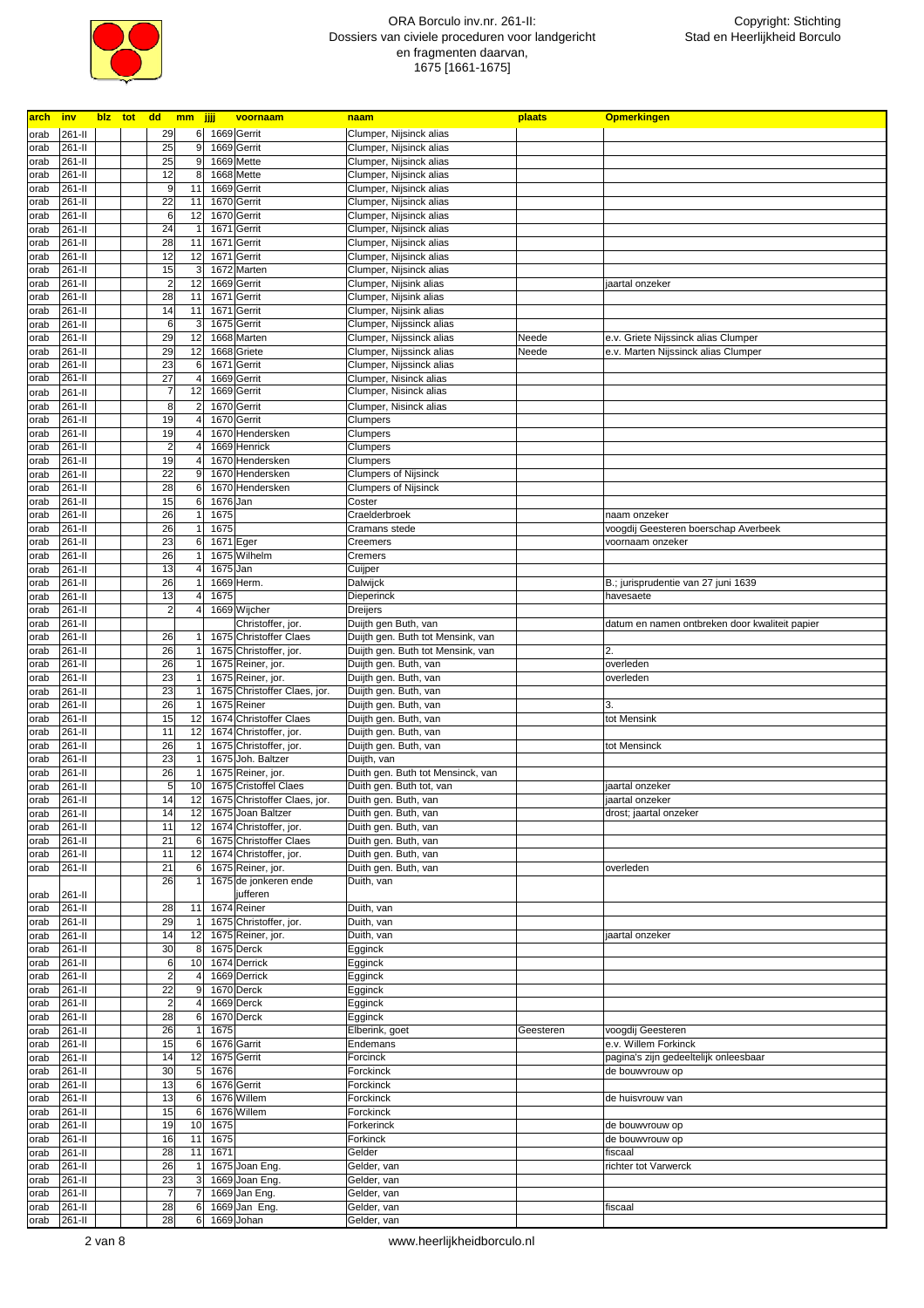

| <b>arch</b>  | inv              | blz tot | dd                               | mm jjjj                 |              | voornaam                   | naam                             | plaats    | <b>Opmerkingen</b>          |
|--------------|------------------|---------|----------------------------------|-------------------------|--------------|----------------------------|----------------------------------|-----------|-----------------------------|
| orab         | 261-II           |         | 15                               |                         |              | 3 1672 Joan. Eng.          | Gelder, van                      |           | advocaat                    |
| orab         | 261-II           |         | 15                               | 6                       |              | 1675 Jan                   | Giffele, te                      | Neede     | gewezen kerkmeester         |
| orab         | 261-II           |         | 15                               | 6                       |              | 1675 Jacob                 | Giffele, te                      |           | schulte                     |
| orab         | 261-II           |         | 16                               | 11                      | 1675         | Jan                        | Greshof                          |           |                             |
| orab         | 261-II           |         | 15                               | 11                      | 1675         | Jan                        | Greshof                          |           |                             |
| orab         | 261-II           |         | 26                               |                         |              | 1675 Peter                 | Greven                           | Deventer  | coopman                     |
| orab         | 261-II           |         | 23                               |                         |              | 1675 Peter                 | Greven                           |           |                             |
| orab         | 261-II           |         | 26                               |                         |              | 1675 Peter                 | Greven                           |           |                             |
| orab         | 261-II           |         | 15                               | 12                      |              | 1674 Peter                 | Greven                           | Deventer  | coopman                     |
| orab         | 261-II           |         | 28                               | 11                      |              | 1674 Peter                 | Greven                           | Deventer  | coopman                     |
| orab         | 261-II<br>261-II |         | 15<br>30                         | 6<br>8                  |              | 1675 Jan<br>1675 Gerrit    | Groshoff                         |           | declaratie<br>overleden     |
| orab<br>orab | 261-II           |         | 30                               | 8                       |              | 1675 Gezien                | Hachreise, ter<br>Hachreise, ter |           |                             |
| orab         | 261-II           |         | 28                               | 11                      | 1671         | Gerrit                     | Hachreise, ter                   |           |                             |
| orab         | 261-II           |         | 28                               | 11                      | 1671         | Johan                      | Hachreise, ter                   |           |                             |
| orab         | 261-II           |         | 14                               | 11                      |              | 1671 Gerrit                | Hachreise, ter                   |           |                             |
| orab         | 261-II           |         | 22                               | 9                       | 1670         | Gerrit                     | Hachreise, ter                   |           |                             |
| orab         | 261-II           |         | 12                               | 12                      | 1671         | Gerrit                     | Hachreise, ter                   |           |                             |
| orab         | 261-II           |         | 9                                | 3                       | 1672         | Gerrit                     | Hachreise, ter                   |           |                             |
| orab         | 261-II           |         | 15                               | 3                       |              | 1672 Gerrit                | Hachreise, ter                   |           |                             |
| orab         | 261-II           |         | 22                               | 9                       |              | 1670 Jan                   | Haegens                          |           |                             |
| orab         | $261 -$ II       |         | 16                               | $6 \mid$                | 1661         | Jan                        | Haegens                          |           |                             |
| orab         | 261-II           |         | 19                               | $\overline{4}$          | 1670         | Jan                        | Haegens                          |           |                             |
| orab         | 261-II           |         | 26                               |                         |              | 1675 Stephen               | Hagens                           | Geesteren |                             |
| orab         | 261-II           |         | 30                               | 8                       |              | 1675 Jan                   | Hagens                           |           |                             |
| orab         | 261-II           |         | 30                               | 8                       |              | 1675 Jasper                | Hagens                           |           | overleden                   |
| orab         | 261-II           |         | 6                                | 10                      |              | 1674 Jan                   | Hagens                           |           |                             |
| orab         | 261-II<br>261-II |         | $\overline{a}$<br>$\overline{2}$ | 12<br>12                | 1668<br>1669 | Jan                        | Hagens                           |           |                             |
| orab         | 261-II           |         | 28                               | 6                       |              | Jan<br>1670 Jan            | Hagens<br>Hagens                 |           | ondervoogd; jaartal onzeker |
| orab<br>orab | 261-II           |         | 23                               | $\,6$                   | 1661         | Jan                        | Hagens                           |           |                             |
| orab         | 261-II           |         | 19                               | 4                       |              | 1670 Jan                   | Hagens                           |           |                             |
| orab         | 261-II           |         | $\overline{2}$                   | 12                      |              | 1669 Gerrit                | Hagreise, ten                    |           | H.; jaartal onzeker         |
| orab         | 261-II           |         | 30                               | 8                       |              | 1675 Philips               | Hagreise, ter                    |           |                             |
| orab         | 261-II           |         | 6                                | 3                       |              | 1675 Gerrit                | Hagreise, ter                    |           |                             |
| orab         | 261-II           |         | 6                                | 3                       |              | 1675 Philips               | Hagreise, ter                    |           |                             |
| orab         | 261-II           |         | 29                               | 12                      |              | 1668 Gerrit                | Hagreise, ter                    |           |                             |
| orab         | 261-II           |         | 6                                | 10                      |              | 1674 Gerrit                | Hagreise, ter                    |           |                             |
| orab         | 261-II           |         | $\overline{a}$                   | 12                      |              | 1668 Gerrit                | Hagreise, ter                    |           | A.                          |
| orab         | 261-II           |         | 1                                | $\overline{2}$          |              | 1670 Gerrit                | Hagreise, ter                    |           | B.                          |
| orab         | 261-II           |         | 25                               | 2                       |              | 1670 Gerrit                | Hagreise, ter                    |           | C.                          |
| orab         | 261-II           |         | 1                                | $\overline{\mathbf{c}}$ |              | 1670 Gerrit                | Hagreise, ter                    |           | D.                          |
| orab         | 261-II           |         | 29                               | 12                      |              | 1668 Gerrit                | Hagreise, ter                    |           |                             |
| orab         | 261-II           |         | $\overline{\mathbf{c}}$          | 4                       |              | 1669 Gerrit                | Hagreise, ter                    |           |                             |
| orab         | 261-II<br>261-II |         | 31<br>$\overline{a}$             | 3<br>4                  |              | 1669 Gerrit<br>1669 Gerrit | Hagreise, ter                    |           | J.<br>Κ.                    |
| orab<br>orab | 261-II           |         | 9                                | 3                       | 1672         | Gerrit                     | Hagreise, ter<br>Hagreise, ter   |           |                             |
| orab         | 261-II           |         | 23                               | 6                       | 1671         | Gerrit                     | Hagreise, ter                    |           |                             |
| orab         | 261-II           |         | 23                               | 6                       | 1671         | Jan                        | Hagreise, ter                    |           |                             |
| orab         | 261-II           |         | 19                               | 4                       |              | 1670 Gerrit                | Hagreise, ter                    |           |                             |
| orab         | $261-I$          |         |                                  |                         |              | 1669 Gerrit                | Hagreise, ter                    |           | jaartal onzeker             |
| orab         | 261-II           |         | 13                               | 10                      |              | 1668 Gerrit                | Hagreise, ter                    |           |                             |
| orab         | $261 -$ II       |         | 17                               | 10                      |              | 1668 Gerrit                | Hagreise, ter                    |           |                             |
| orab         | 261-II           |         | 10                               | 11                      |              | 1668 Gerrit                | Hagreise, ter                    |           |                             |
| orab         | 261-II           |         | 24                               | 11                      |              | 1668 Gerrit                | Hagreise, ter                    |           |                             |
| orab         | 261-II           |         | $\overline{4}$                   | 12                      |              | 1668 Gerrit                | Hagreise, ter                    |           |                             |
| orab         | 261-II           |         | 23                               | $\overline{2}$          |              | 1669 Gerrit                | Hagreise, ter                    |           |                             |
| orab         | 261-II           |         | 23                               | 3                       |              | 1669 Gerrit                | Hagreise, ter                    |           |                             |
| orab         | 261-II           |         | 27                               | 4                       |              | 1669 Gerrit                | Hagreise, ter                    |           |                             |
| orab<br>orab | 261-II<br>261-II |         | 29<br>25                         | 6<br>9                  |              | 1669 Gerrit<br>1669 Gerrit | Hagreise, ter<br>Hagreise, ter   |           |                             |
| orab         | $261 -$ II       |         | 12                               | 8 <sup>1</sup>          |              | 1668 Gerrit                | Hagreise, ter                    |           |                             |
| orab         | 261-II           |         | 9                                | $\boldsymbol{9}$        |              | 1668 Gerrit                | Hagreise, ter                    |           |                             |
| orab         | 261-II           |         | 11                               | 8                       |              | 1668 Gerrit                | Hagreise, ter                    |           |                             |
| orab         | 261-II           |         | 9                                | 11                      |              | 1669 Gerrit                | Hagreise, ter                    |           |                             |
| orab         | 261-II           |         | 7                                | 12                      |              | 1669 Gerrit                | Hagreise, ter                    |           |                             |
| orab         | 261-II           |         | 8                                | $\overline{a}$          |              | 1670 Gerrit                | Hagreise, ter                    |           |                             |
| orab         | 261-II           |         | $\mathbf{1}$                     | $\mathbf 2$             |              | 1670 Gerrit                | Hagreise, ter                    |           |                             |
| orab         | 261-II           |         | 29                               | 12                      |              | 1668 Gerrit                | Hagreise, ter                    |           |                             |
| orab         | 261-II           |         | $\overline{\mathbf{c}}$          | 4                       |              | 1669 Gerrit                | Hagreise, ter                    |           |                             |
| orab         | 261-II           |         | 8                                | 3                       |              | 1670 Gerrit                | Hagreise, ter                    |           |                             |
| orab         | 261-II           |         | 22                               | 3                       |              | 1670 Gerhart               | Hagreise, ter                    |           |                             |
| orab         | 261-II           |         | 26                               | 4                       |              | 1670 Gerrit                | Hagreise, ter                    |           |                             |
| orab         | 261-II           |         | 28                               | 6                       |              | 1670 Gerhardt              | Hagreise, ter                    |           |                             |
| orab         | 261-II           |         | 28                               | 6                       |              | 1670 Jan                   | Hagreise, ter                    |           |                             |
| orab         | 261-II           |         | 19<br>22                         | 4                       |              | 1670 Gerrit                | Hagreise, ter                    |           |                             |
| orab<br>orab | 261-II<br>261-II |         | 6                                | 11<br>12                |              | 1670 Gerrit<br>1670 Gerrit | Hagreise, ter<br>Hagreise, ter   |           |                             |
| orab         | 261-II           |         | 24                               |                         |              | 1671 Gerrit                | Hagreise, ter                    |           |                             |
| orab         | 261-II           |         | 21                               | $\overline{2}$          |              | 1671 Gerrit                | Hagreise, ter                    |           |                             |
| orab         | 261-II           |         | 7                                | 3 <sup>1</sup>          |              | 1671 Gerrit                | Hagreise, ter                    |           |                             |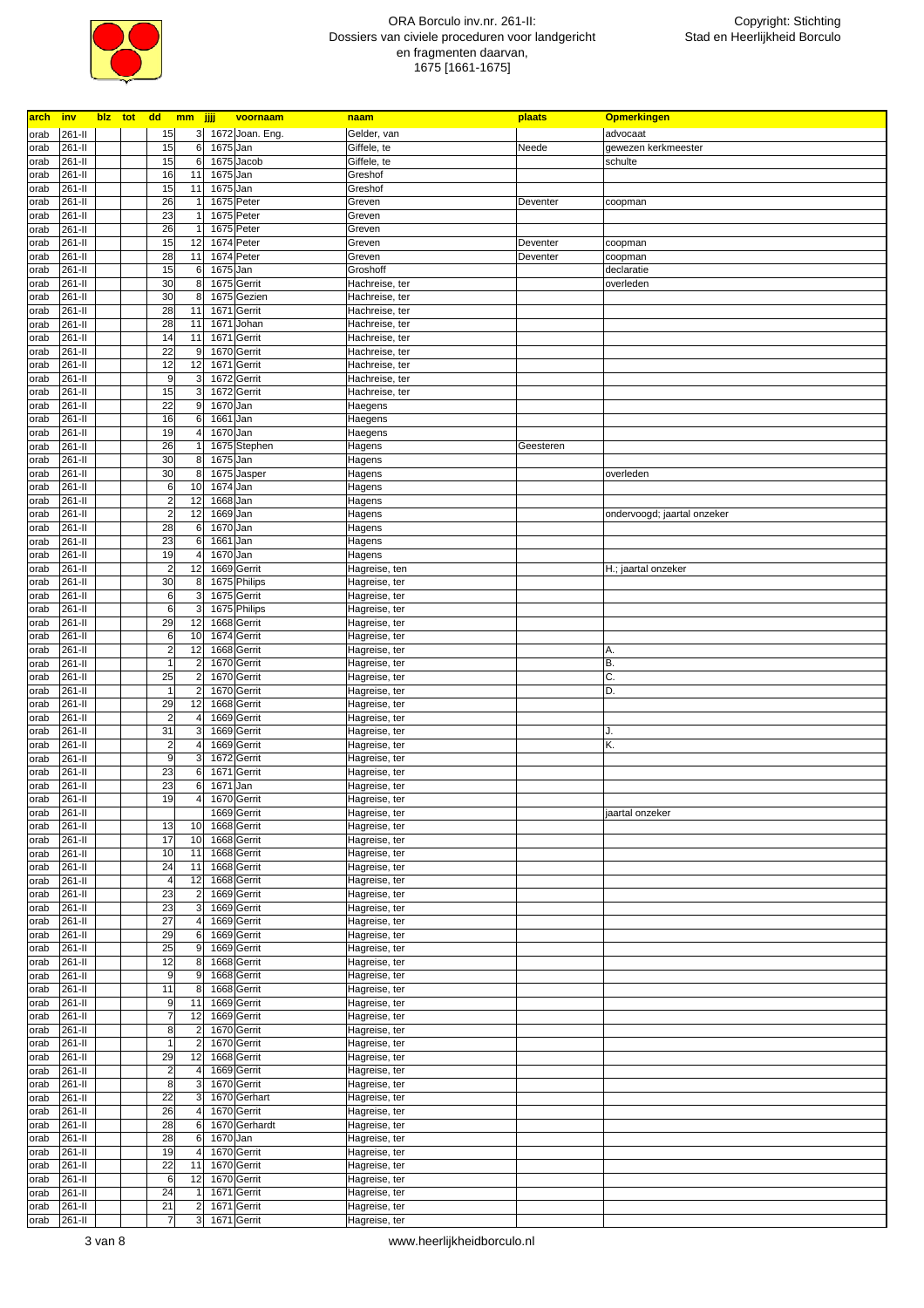

| <b>arch</b> | <u>inv</u>  |  |                         | blz tot dd mm jjjj |               | voornaam            | naam                       | plaats         | <b>Opmerkingen</b>                    |
|-------------|-------------|--|-------------------------|--------------------|---------------|---------------------|----------------------------|----------------|---------------------------------------|
| orab        | 261-II      |  | $\overline{4}$          | $\overline{4}$     |               | 1671 Gerrit         | Hagreise, ter              |                |                                       |
| orab        | 261-II      |  | 28                      | 11                 |               | 1671 Gerrit         | Hagreise, ter              |                |                                       |
|             |             |  |                         |                    |               |                     |                            |                |                                       |
| orab        | 261-II      |  | 28                      | 11                 | 1671          | Johan               | Hagreise, ter              |                |                                       |
| orab        | 261-II      |  | 30                      | 1                  |               | 1672 Gerrit         | Hagreise, ter              |                |                                       |
| orab        | 261-II      |  | 26                      | 1                  | 1675          |                     | Haller                     |                | bouwman                               |
| orab        | 261-II      |  | 15                      | 6                  |               | 1675 Gosen          | Harperink                  |                |                                       |
| orab        | 261-II      |  | 28                      | 11                 |               | 1671 Derck          | Heegenraedt                |                |                                       |
|             |             |  |                         |                    |               |                     |                            |                |                                       |
| orab        | 261-II      |  | 23                      | 6                  | 1671          | Derck               | Heegenraedt                |                |                                       |
| orab        | 261-II      |  | 28                      | 11                 |               | 1671 Derck          | Heegenraedt                |                |                                       |
| orab        | 261-II      |  | 22                      | 9                  |               | 1670 Derck          | Hegenraet                  |                |                                       |
| orab        | 261-II      |  | 28                      | 6                  |               | 1670 Derck          | Hegenraet                  |                |                                       |
| orab        | 261-II      |  | 26                      |                    | 1675          |                     | Heijings                   | Geesteren      | goed; voogdij Geesteren; naam onzeker |
|             |             |  |                         |                    |               |                     |                            |                |                                       |
| orab        | 261-II      |  | 11                      | 12                 | 1674 Jan      |                     | Hermsen                    |                |                                       |
| orab        | 261-II      |  | 11                      | 12                 | 1674 Jan      |                     | Hermsen                    |                |                                       |
| orab        | 261-II      |  | 14                      | 12                 |               | 1675 Gerrit         | Hess                       |                | naam deels leesbaar                   |
| orab        | 261-II      |  | $\overline{4}$          | 12                 |               | 1668 Gerrit         | Hessels                    |                |                                       |
|             | 261-II      |  | $\overline{\mathbf{A}}$ | 12                 |               | 1666 Gerrit         | Hessels                    |                |                                       |
| orab        |             |  |                         |                    |               |                     |                            |                |                                       |
| orab        | 261-II      |  | 15                      | 6                  |               | 1676 Gerrit         | <b>Hessels</b>             |                |                                       |
| orab        | 261-II      |  | 26                      |                    | 1675          |                     | Hilverdink                 | Noordijk       | goed                                  |
| orab        | 261-II      |  | 30                      | 8                  |               | 1675 Egbert         | Hoente, ter                |                | naam onzeker                          |
| orab        | 261-II      |  | 14                      | 12                 | 1675          |                     | Hoeve, ter                 |                | burgemeester; jaartal onzeker         |
| orab        | 261-II      |  | 11                      | 12                 | 1674          |                     | Hoeve, ter                 |                | burgemeester                          |
|             |             |  |                         |                    |               |                     |                            |                |                                       |
| orab        | 261-II      |  | 25                      |                    |               | 1675 Henr.          | Hoeve, ter                 |                | burgemeester                          |
| orab        | 261-II      |  | 22                      | 9                  | 1670 dr.      |                     | Hoevel                     |                | secretaris                            |
| orab        | 261-II      |  | $\overline{7}$          |                    |               | 1669 Engelbert, dr. | Hoevel                     |                |                                       |
| orab        | 261-II      |  | 28                      | 6                  | 1670 dr.      |                     | Hoevel                     |                |                                       |
|             |             |  |                         | 10                 |               |                     |                            |                |                                       |
| orab        | 261-II      |  | 19                      |                    | 1675 dr.      |                     | Hoevel                     |                | secretaris                            |
| orab        | 261-II      |  | 15                      | 6                  | 1676 dr.      |                     | Hoevel                     |                | secretaris                            |
| orab        | 261-II      |  | 9                       | 7                  |               | 1669 Eng., dr.      | Hoevel, van                |                |                                       |
| orab        | 261-II      |  | 28                      | 6                  |               | 1669 Engelbert, dr. | Hoevel, van                |                |                                       |
|             | 261-II      |  | 22                      | 9                  |               | 1670 Melchior       | Hoeveman                   | <b>Borculo</b> |                                       |
| orab        |             |  |                         |                    |               |                     |                            |                |                                       |
| orab        | 261-II      |  | 12                      | 12                 |               | 1674 Nicol.         | Hoornaert                  |                | gerichtsse-ceraris                    |
| orab        | 261-II      |  | 8                       | 9                  | 1664 Jan      |                     | Horst jr., ter             |                |                                       |
| orab        | 261-II      |  | 8                       | 9                  | 1664 Jan      |                     | Horst sr., ter             | Olden Eibergen |                                       |
| orab        | 261-II      |  | 12                      |                    | 1675 Jan      |                     | Horst, ter                 |                |                                       |
|             |             |  |                         |                    |               |                     |                            |                |                                       |
| orab        | 261-II      |  | 13                      |                    | 1675 Jan      |                     | Horst, ter                 |                | D.                                    |
| orab        | 261-II      |  | 29                      | 6                  | 1675 Jan      |                     | Horst, ter                 |                |                                       |
| orab        | 261-II      |  | 28                      | 6                  |               | 1670 Melchior       | Hoveman                    |                |                                       |
| orab        | 261-II      |  | 16                      | 4                  | 1675 Jan      |                     | Hummel, van                | Eibergen       | burgemeester                          |
|             |             |  |                         |                    |               |                     |                            |                |                                       |
| orab        | 261-II      |  | 13                      | 4                  | 1675 Jan      |                     | Hummel, van                | Eibergen       |                                       |
| orab        | 261-II      |  | 26                      |                    | 1675          |                     | Imenschoer, het            |                |                                       |
| orab        | 261-II      |  | 15                      | 11                 | 1675 Jan      |                     | Janssen                    |                |                                       |
| orab        | 261-II      |  | 26                      |                    | 1675          |                     | Kerkhorst                  |                | naam onzeker                          |
|             |             |  |                         |                    |               |                     |                            |                |                                       |
| orab        | 261-II      |  | 30                      | 8                  |               | 1675 Esken          | Kinckeler                  |                |                                       |
| orab        | 261-II      |  | 12                      | 8                  |               | 1668 Herman         | Kloecken                   |                | naam onzeker                          |
| orab        | 261-II      |  | 11                      | 12                 | 1674 Jan      |                     | Klumper                    |                |                                       |
| orab        | 261-II      |  | 11                      | 12                 | 1674          |                     | Klumper                    |                |                                       |
| orab        | 261-II      |  | 9                       | 3                  |               | 1672 Gerrit         | Klumper                    |                |                                       |
|             |             |  |                         |                    |               |                     |                            |                |                                       |
| orab        | 261-II      |  | 24                      | 11                 |               | 1668 Marten         | Klumper, Nijsinck alias    |                |                                       |
| orab        | 261-II      |  | 26                      |                    |               | 1669 Gerrit         | Klumper, Nijsinck alias    |                | Α.                                    |
| orab        | $ 261 -$ II |  | $\frac{30}{5}$          |                    | 8 1675 Gerrit |                     | Klumper, Nijsinck alias    |                |                                       |
| orab        | $261-I$     |  | $\overline{4}$          | 12                 |               | 1668 Gerrit         | Klumper, Nijsinck alias    |                |                                       |
|             | 261-II      |  | 14                      | 12                 | 1675 Jan      |                     | Koster                     |                |                                       |
| orab        |             |  |                         |                    |               |                     |                            |                |                                       |
| orab        | 261-II      |  | 13                      |                    | 1675          |                     | Laegeman                   |                |                                       |
| orab        | 261-II      |  | $\overline{\mathbf{c}}$ |                    |               | 1669 Derrick        | Laerinck                   |                |                                       |
| orab        | 261-II      |  | $\overline{2}$          |                    |               | 1669 Derrick        | Laerinck                   |                |                                       |
| orab        | 261-II      |  | 30                      | 8                  |               | 1675 Derck          | Larinck                    |                |                                       |
|             |             |  |                         |                    |               |                     |                            |                |                                       |
| orab        | 261-II      |  | 26                      |                    |               | 1675 Bartholt, mr.  | Lonnen, van                | Borculo        | organist                              |
| orab        | 261-II      |  | 11                      | 12                 | 1674 Jan      |                     | Lubberdinck                |                | papier ernstig beschadigd             |
| orab        | 261-II      |  | 11                      | 12                 | 1674 Jan      |                     | Lubberdinck                |                | Α.                                    |
| orab        | 261-II      |  | 25                      | 1                  | 1675 Jan      |                     | Lubberdinck                |                | Β.                                    |
| orab        | 261-II      |  | 25                      | 1                  |               | 1675 vrouw          | Lubberdinck                |                |                                       |
|             |             |  |                         |                    |               |                     |                            |                |                                       |
| orab        | 261-II      |  | 11                      | 12                 | 1674 Jan      |                     | Lubberdinck                |                | de vrouw van                          |
| orab        | 261-II      |  | 12                      | 12                 |               | 1674 vrouw          | Lubberdinck                |                |                                       |
| orab        | 261-II      |  | 5                       | 10 <sup>1</sup>    | 1675 Jan      |                     | Lubberdinck                |                | jaartal onzeker                       |
| orab        | 261-II      |  | 26                      |                    | 1675 Jan      |                     | Lubberdinck                |                |                                       |
|             |             |  |                         |                    |               | 1675 vrouw          | Lubberdinck                |                |                                       |
| orab        | 261-II      |  | 26                      |                    |               |                     |                            |                |                                       |
| orab        | 261-II      |  | 11                      | 12                 | 1674 Jan      |                     | Lubberdinck                |                | nr. 1 en 2                            |
| orab        | 261-II      |  | 11                      | 12                 |               | 1674 vrouw          | Lubberdinck                |                |                                       |
| orab        | 261-II      |  | 21                      | $\,6$              | 1675 Jan      |                     | Lubberdinck op Lubberdinck |                | bouwman                               |
| orab        | 261-II      |  | 11                      | 12                 |               | 1674 vrouw          | Lubberdink                 |                |                                       |
|             |             |  |                         |                    |               |                     |                            |                |                                       |
| orab        | 261-II      |  | 12                      | 12                 |               | vrouw               | Lubberdink                 |                |                                       |
| orab        | 261-II      |  | 26                      | $\mathbf{1}$       | 1675          |                     | Lubberdink                 |                | op zegel                              |
| orab        | 261-II      |  | 29                      | $\mathbf{1}$       | 1675 Jan      |                     | Lubberdink                 |                |                                       |
| orab        | 261-II      |  | 14                      | 12                 | 1675 Jan      |                     | Lubberdink                 |                | jaartal onzeker                       |
|             |             |  |                         |                    |               |                     |                            |                |                                       |
| orab        | 261-II      |  | 11                      | 12                 |               | 1674 vrouw          | Lubberdink                 |                |                                       |
| orab        | 261-II      |  | 12                      | 12                 |               | 1674 vrouw          | Lubberdink                 |                |                                       |
| orab        | 261-II      |  | 25                      |                    | 1675 Jan      |                     | Lubberdink                 |                | nr. 3                                 |
| orab        | 261-II      |  | 25                      |                    |               | 1675 vrouw          | Lubberdink                 |                |                                       |
|             |             |  |                         |                    |               |                     |                            |                |                                       |
| orab        | 261-II      |  | 26                      | $\mathbf{1}$       | 1675          |                     | Lubberdink, goet           | Geesteren      | voogdij Geesteren                     |
| orab        | 261-II      |  | 12                      | 8 <sup>1</sup>     | 1668 Gerh.    |                     | Manten                     |                | A.; burgemeester                      |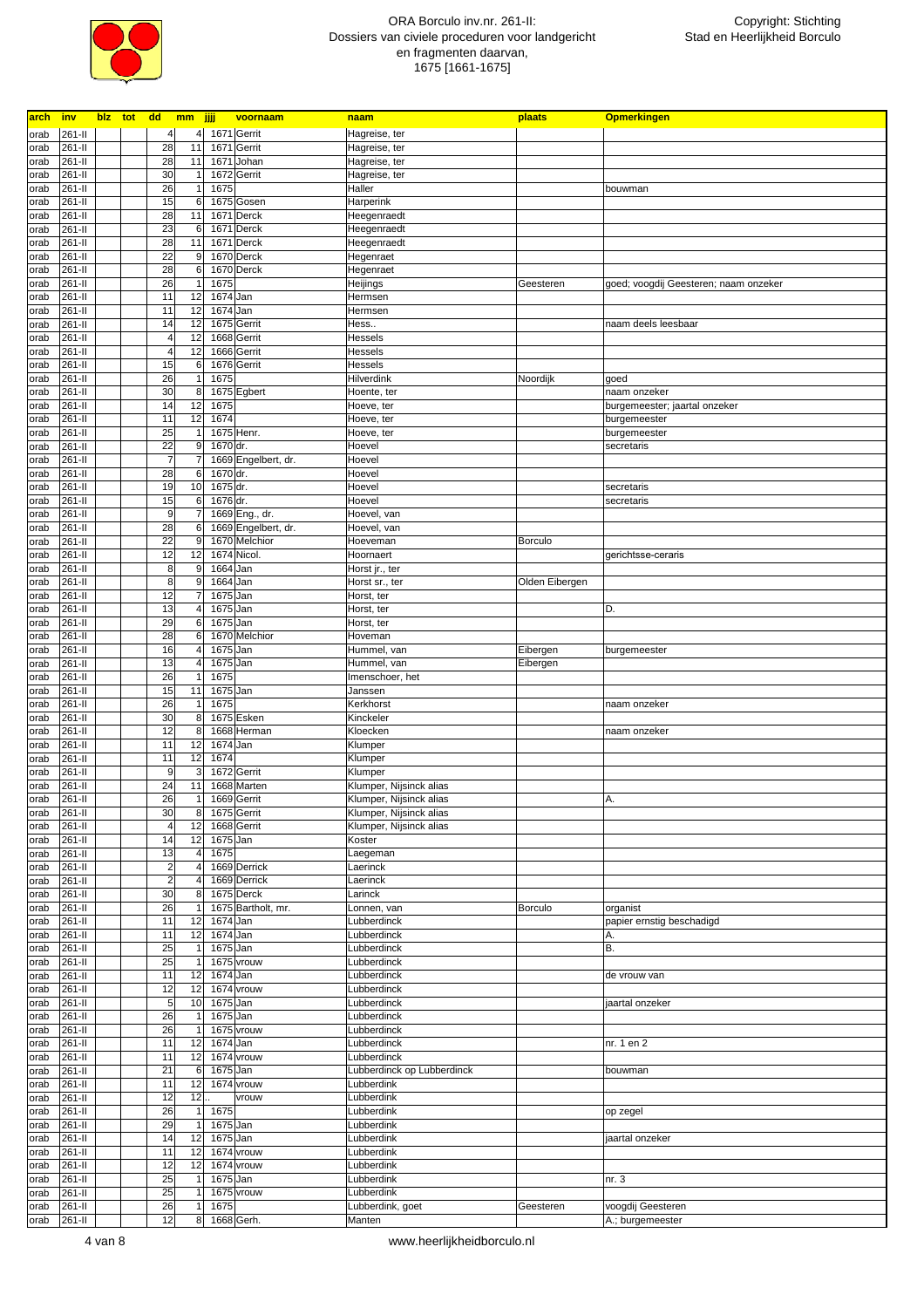

| arch | <u>inv</u> |  |                 | blz tot dd mm jjjj |          | voornaam     | naam                   | plaats    | <b>Opmerkingen</b>                 |
|------|------------|--|-----------------|--------------------|----------|--------------|------------------------|-----------|------------------------------------|
| orab | 261-II     |  | 30              | 8                  | 1675 Jan |              | Marquerinck            |           |                                    |
| orab | 261-II     |  | 16              | 6                  |          | 1661 Herman  | Marquerinck            |           |                                    |
|      |            |  |                 |                    |          |              |                        |           |                                    |
| orab | 261-II     |  | 23              | 6                  | 1661     | Herman       | Marquerinck            |           |                                    |
| orab | 261-II     |  | 11              | 12                 | 1674     |              | Meilinck               |           | burgemeester en chirurgijn         |
| orab | 261-II     |  | 12              | 12                 | 1674     |              | Meilinck               |           | burgemeester en chirurgijn         |
| orab | 261-II     |  | 13              | 4                  |          | 1675 Seijno  | Meiling                |           |                                    |
|      | 261-II     |  | 11              | 12                 | 1674     |              | Meilink                |           | chirurgijn, burgemeester           |
| orab |            |  |                 |                    |          |              |                        |           |                                    |
| orab | 261-II     |  | 11              | 12                 | 1674     |              | Meilink                |           | chirurgijn burgemeester            |
| orab | 261-II     |  | 12              | 12                 | 1674     |              | Meilink                |           | burgemeester                       |
| orab | 261-II     |  | 31              | 3                  | 1669     |              | Meller                 |           | schoolmeister                      |
| orab | 261-II     |  | $\overline{2}$  | 4                  | 1669     |              | Meller                 |           | schoolmeister                      |
| orab | 261-II     |  | $\overline{22}$ | 9                  |          | 1670 Stephen | Meller                 |           | schoolmeister                      |
| orab | 261-II     |  | $\overline{2}$  |                    | 1669     |              | Meller                 |           | schoolmeister                      |
|      |            |  |                 |                    |          |              |                        |           |                                    |
| orab | 261-II     |  | 28              | 6                  | 1670     | Stephen      | Meller                 |           |                                    |
| orab | 261-II     |  | 16              | 11                 | 1675     | Geert        | Mengerinck             |           |                                    |
| orab | 261-II     |  | 21              | 9                  | 1671     | Geert        | Mengerinck             |           |                                    |
| orab | 261-II     |  | 21              | 9                  | 1671     | vrouw        | Mengerinck             |           |                                    |
| orab | 261-II     |  | 23              |                    | 1675     |              | Mensink                |           | havezathe                          |
| orab | 261-II     |  | 26              |                    | 1675     |              | Mensink                |           | havezathe                          |
|      | 261-II     |  | 26              |                    | 1675     |              | Mensink                |           | havezathe                          |
| orab |            |  |                 |                    |          |              |                        |           |                                    |
| orab | 261-II     |  | 26              |                    |          | 1675 Arent   | Mensink, bouman op     |           |                                    |
| orab | 261-II     |  | 14              | 4                  | 1675     |              | Merinck                | Rekken    | erve en goed                       |
| orab | 261-II     |  | 26              |                    | 1675     |              | Meunks maete           | Noordijk  | naam onzeker                       |
| orab | 261-II     |  | 6               | 5                  | 1675 Jan |              | Middelhuijs, te        |           |                                    |
| orab | 261-II     |  | 3               | 5                  | 1675 Jan |              | Middelhuijs, ten       |           |                                    |
| orab | 261-II     |  | 11              | 12                 |          | 1674 Esaias  | Muller                 |           | chirurgijn                         |
| orab | 261-II     |  | 12              | 12                 |          | Esaias       | Muller                 |           | gedeeltelijk onleesbaar chirurgijn |
|      |            |  |                 |                    |          |              |                        |           |                                    |
| orab | 261-II     |  | 11              | 12                 |          | 1674 Esaias  | Muller                 |           | chirurgijn                         |
| orab | 261-II     |  | 12              | 12                 |          | 1674 Esaias  | Muller                 |           | chirurgijn                         |
| orab | 261-II     |  | 11              | 12                 |          | 1674 Esaias  | Muller                 |           | chirurgijn                         |
| orab | 261-II     |  | 12              | 12                 |          | 1674 Esaias  | Muller                 |           | chirurgijn                         |
| orab | 261-II     |  | 30              | 8                  |          | 1675 Reint   | Muller                 |           |                                    |
| orab | 261-II     |  | $\overline{1}$  | $\overline{2}$     |          | 1670 Reint   | Muller                 |           |                                    |
|      |            |  |                 |                    |          |              |                        |           |                                    |
| orab | 261-II     |  | 29              | 12                 |          | 1668 Reint   | Muller                 |           |                                    |
| orab | 261-II     |  | 6               | 5                  |          | 1675 Mette   | <b>Mullers</b>         |           |                                    |
| orab | 261-II     |  | 6               | 10                 |          | 1674 Reint   | Mullers                |           |                                    |
| orab | 261-II     |  | 22              | 9                  |          | 1670 Reint   | <b>Mullers</b>         |           |                                    |
| orab | 261-II     |  | $\mathbf{1}$    | $\overline{2}$     |          | 1670 Reint   | Mullers                |           |                                    |
| orab | 261-II     |  | 28              | 6                  |          | 1670 Reint   | Mullers                |           |                                    |
|      | 261-II     |  | 26              |                    | 1675     |              | Nibbelink              |           | stedeken                           |
| orab |            |  |                 |                    |          |              |                        |           |                                    |
| orab | 261-II     |  | 28              | 11                 | 1671     | Jan          | Niessinck              |           |                                    |
| orab | 261-II     |  | 26              |                    | 1675     |              | Nijenhuijs             | Geesteren | goed; voogdij Geesteren            |
| orab | 261-II     |  | 30              | 8                  |          | 1675 Lijsken | Nijsinck               |           |                                    |
| orab | 261-II     |  | $\mathbf{1}$    | $\overline{2}$     |          | 1670 Mette   | Nijsinck               |           |                                    |
| orab | 261-II     |  | 22              | 9                  |          | 1670 Mette   | Nijsinck               |           |                                    |
| orab | 261-II     |  | 22              | 9                  | 1670 Jan |              | Nijsinck               |           |                                    |
|      | 261-II     |  | 16              | 6                  | 1661     | Lijsken      | Nijsinck               |           |                                    |
| orab |            |  |                 |                    |          |              |                        |           | copia                              |
| orab | 261-II     |  | 16              | 6                  | 1661     | Jan          | Nijsinck               |           |                                    |
| orab | 261-II     |  | 13              | 10                 |          | 1668 Mette   | Nijsinck               |           |                                    |
| orab | 261-II     |  | 13              | 10                 | 1668 Jan |              | Nijsinck               |           |                                    |
| orab | 261-II     |  | 17              | 10                 | 1668 Jan |              | Nijsinck               |           |                                    |
| orab | 261-II     |  | 17              | 10                 |          | 1668 Mette   | Nijsinck               |           |                                    |
| orab | 261-II     |  | 24              | 11                 | 1668 Jan |              | Nijsinck               |           |                                    |
| orab | 261-II     |  | 26              | $\mathbf{1}$       | 1669 Jan |              | Nijsinck               |           |                                    |
|      | 261-II     |  | 11              | 8                  |          | 1668 Mette   |                        |           |                                    |
| orab |            |  |                 |                    |          |              | Nijsinck               |           | С.                                 |
| orab | 261-II     |  | 9               | $\overline{7}$     |          | 1669 Mette   | Nijsinck               |           |                                    |
| orab | 261-II     |  | 26              | $\overline{4}$     |          | 1670 Gerrit  | Nijsinck               |           |                                    |
| orab | 261-II     |  | 28              | 6                  |          | 1670 Gerhard | Nijsinck               |           |                                    |
| orab | 261-II     |  | 28              | 6                  |          | 1670 Mette   | Nijsinck               |           |                                    |
| orab | 261-II     |  | 28              | 6                  | 1670 Jan |              | Nijsinck               |           |                                    |
| orab | 261-II     |  | 28              | 6                  |          | 1670 Lijsken | Nijsinck               |           |                                    |
| orab | 261-II     |  | 23              | 6                  |          | 1661 Lijsken | Nijsinck               |           | copia                              |
|      |            |  |                 |                    |          |              |                        |           |                                    |
| orab | 261-II     |  | 23              | $\,6$              | 1661 Jan |              | Nijsinck               |           |                                    |
| orab | 261-II     |  | 21              | $\overline{c}$     |          | 1671 Mette   | Nijsinck               |           |                                    |
| orab | 261-II     |  | 21              | $\overline{2}$     | 1671 Jan |              | Nijsinck               |           |                                    |
| orab | 261-II     |  | 28              | 11                 | 1671 Jan |              | Nijsinck               |           |                                    |
| orab | 261-II     |  | 30              | $\mathbf{1}$       |          | 1672 Gerrit  | Nijsinck               |           |                                    |
| orab | 261-II     |  | 9               | $\mathbf{3}$       |          | 1672 Mette   | Nijsinck               |           |                                    |
| orab | 261-II     |  | 9               | 3                  |          | 1672 Marten  | Nijsinck               |           |                                    |
|      |            |  |                 |                    |          |              |                        |           |                                    |
| orab | 261-II     |  | 15              | 3                  |          | 1672 Mette   | Nijsinck               |           |                                    |
| orab | 261-II     |  | 6               | 10                 |          | 1674 Gerrit  | Nijsinck alias Clumper |           |                                    |
| orab | 261-II     |  | $\mathbf{1}$    | $\overline{2}$     |          | 1670 Gerrit  | Nijsinck alias Clumper |           |                                    |
| orab | 261-II     |  | 13              | 10                 |          | 1668 Gerrit  | Nijsinck alias Clumper |           |                                    |
| orab | 261-II     |  | 17              | 10                 | 1668     |              | Nijsinck alias Clumper |           |                                    |
| orab | 261-II     |  | 10              | 11                 |          | 1668 Gerrit  | Nijsinck alias Clumper |           |                                    |
|      | 261-II     |  | 23              | $\overline{c}$     |          | 1669 Gerrit  | Nijsinck alias Clumper |           |                                    |
| orab |            |  |                 |                    |          |              |                        |           |                                    |
| orab | 261-II     |  | 29              | 6                  | 1669 Jan |              | Nijsinck alias Clumper |           |                                    |
| orab | 261-II     |  | 29              | 6                  |          | 1669 Gerrit  | Nijsinck alias Clumper |           |                                    |
| orab | 261-II     |  | 25              | $\boldsymbol{9}$   |          | 1669 Gerrit  | Nijsinck alias Clumper |           |                                    |
|      |            |  | 25              | $9\,$              |          | 1669 Mette   | Nijsinck alias Clumper |           |                                    |
| orab | 261-II     |  |                 |                    |          | 1668 Mette   | Nijsinck alias Clumper |           |                                    |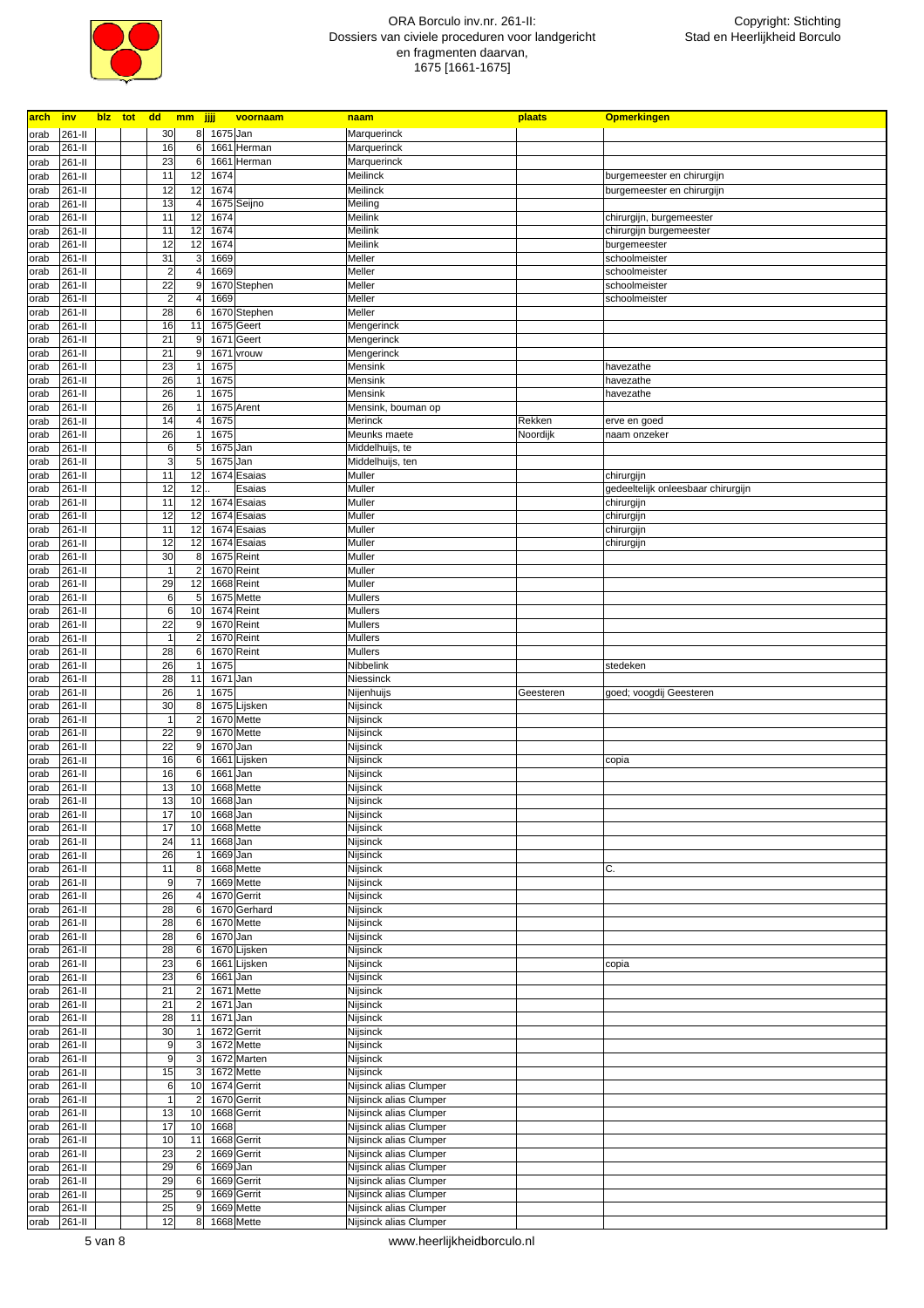

| arch | <u>inv</u> |  | blz tot dd<br>mm jjjj |          | voornaam                | naam                     | plaats    | <b>Opmerkingen</b>                    |
|------|------------|--|-----------------------|----------|-------------------------|--------------------------|-----------|---------------------------------------|
| orab | 261-II     |  | 9<br>11               |          | 1669 Gerrit             | Nijsinck alias Clumper   |           |                                       |
| orab | 261-II     |  | 22<br>11              |          | 1670 Gerrit             | Nijsinck alias Clumper   |           |                                       |
|      |            |  | 6                     |          | 1670 Gerrit             |                          |           |                                       |
| orab | 261-II     |  | 12                    |          |                         | Nijsinck alias Clumper   |           |                                       |
| orab | 261-II     |  | 24<br>1               |          | 1671 Gerrit             | Nijsinck alias Clumper   |           |                                       |
| orab | 261-II     |  | 28<br>11              |          | 1671 Gerrit             | Nijsinck alias Clumper   |           |                                       |
| orab | 261-II     |  | 12<br>12              |          | 1671 Gerrit             | Nijsinck alias Clumper   |           |                                       |
| orab | 261-II     |  | 15                    |          | 1672 Marten             | Nijsinck alias Clumper   |           |                                       |
| orab | 261-II     |  | 30<br>8               |          | 1675 Gerrit             | Nijsinck alias Klumper   |           |                                       |
| orab | 261-II     |  | 24<br>11              |          | 1668 Marten             | Nijsinck alias Klumper   |           |                                       |
|      |            |  |                       |          |                         |                          |           |                                       |
| orab | 261-II     |  | 12<br>4               |          | 1668 Gerrit             | Nijsinck alias Klumper   |           |                                       |
| orab | 261-II     |  | 26                    |          | 1669 Gerrit             | Nijsinck alias Klumper   |           | Α.                                    |
| orab | 261-II     |  | $\overline{9}$        |          | 1669 Gerrit             | Nijsinck, Clumper alias  |           |                                       |
| orab | 261-II     |  | 22<br>9               |          | 1670 Hendersken         | Nijsinck, Clumpers of    |           |                                       |
| orab | 261-II     |  | 28<br>6               |          | 1670 Hendersken         | Nijsinck, Clumpers of    |           |                                       |
| orab | 261-II     |  | 9<br>3                |          | 1672 Mette              | Nijsink                  |           |                                       |
| orab | 261-II     |  | 9<br>3                |          | 1672 Marten             | Nijsink                  |           |                                       |
|      | 261-II     |  | 22<br>9               |          | 1670 Gerrit             | Nijsink                  |           |                                       |
| orab |            |  |                       |          |                         |                          |           |                                       |
| orab | 261-II     |  | $\overline{2}$<br>12  |          | 1669 Gerrit             | Nijsink alias Clumper    |           | jaartal onzeker                       |
| orab | 261-II     |  | 28<br>11              |          | 1671 Gerrit             | Nijsink alias Clumper    |           |                                       |
| orab | 261-II     |  | 14<br>11              |          | 1671 Gerrit             | Nijsink alias Clumper    |           |                                       |
| orab | 261-II     |  | 29<br>12              | 1668 Jan |                         | Nijssinck                | Neede     | nr 2; e.v. Mette Nijssinck            |
| orab | 261-II     |  | 29<br>12              |          | 1668 Mette              | Nijssinck                | Neede     | e.v. Jan Nijssinck                    |
| orab | 261-II     |  | 6<br>10               |          | 1674 Mette              | Nijssinck                |           |                                       |
| orab | 261-II     |  | $\overline{22}$<br>9  |          | 1670 Lijsken            | Nijssinck                |           |                                       |
|      |            |  | $6\phantom{.}6$<br>3  |          |                         |                          |           | nr <sub>1</sub>                       |
| orab | 261-II     |  |                       |          | 1675 Gerrit             | Nijssinck alias Clumper  |           |                                       |
| orab | 261-II     |  | 29<br>12              |          | 1668 Marten             | Nijssinck alias Clumper  | Neede     | e.v. Griete Nijssinck alias Clumper   |
| orab | 261-II     |  | 23<br>6               |          | 1671 Gerrit             | Nijssinck alias Clumper  |           |                                       |
| orab | 261-II     |  | 29<br>12              |          | 1668 Griete             | Nijssinck, alias Clumper | Neede     | e.v. Marten Nijssinck alias Clumper   |
| orab | 261-II     |  | 9<br>9                |          | 1668 Mette              | Nisinck                  |           |                                       |
| orab | 261-II     |  | 27                    |          | 1669 Gerrit             | Nisinck alias Clumper    |           |                                       |
| orab | 261-II     |  | 7<br>12               |          | 1669 Gerrit             | Nisinck alias Clumper    |           |                                       |
| orab | 261-II     |  | 8                     |          | 1670 Gerrit             | Nisinck alias Clumper    |           |                                       |
|      |            |  |                       |          |                         |                          |           |                                       |
| orab | 261-II     |  | 23<br>3               |          | 1669 Gerrit             | Nisinck, Clumper alias   |           |                                       |
| orab | 261-II     |  | 26                    |          | 1675 Berent, weduwe van | Noever, ten              |           |                                       |
| orab | 261-II     |  | 28<br>6               | 1669 dr. |                         | Noorth, op den           |           |                                       |
| orab | 261-II     |  | 26<br>1               | 1675     |                         | Nuerbeel, den            | Geesteren | voogdij Geesteren                     |
| orab | 261-II     |  | 26<br>1               | 1675     |                         | Oeveljunck               |           |                                       |
| orab | 261-II     |  | $\overline{1}$<br>2   | 1670 dr. |                         | Oeveljunck               |           |                                       |
| orab | 261-II     |  | 22<br>9               |          | 1670 monsr.             | Oeveljunck               |           |                                       |
| orab | 261-II     |  | 28<br>6               |          | 1670 monsr.             | Oeveljunck               |           |                                       |
| orab | 261-II     |  | 16<br>$\overline{4}$  | 1675 dr  |                         | Oeveljunck               |           |                                       |
| orab | 261-II     |  | 26                    | 1675     |                         | Olden Hagen, den         | Geesteren |                                       |
| orab | 261-II     |  | 16<br>6               |          | 1661 Anna               | Peijs                    |           |                                       |
|      | 261-II     |  | 26                    |          | 1669 Arent, mr.         | Praessen                 |           |                                       |
| orab |            |  |                       |          |                         |                          |           |                                       |
| orab | 261-II     |  | 13                    | 1675     |                         | Rathmaecker              |           |                                       |
| orab | 261-II     |  | 30<br>8               |          | 1675 Tonnis             | Relleker, te             |           |                                       |
| orab | 261-II     |  | 6<br>10               |          | 1674 Tonnis             | Relleker, te             |           | e.v. Elsken te Relleker               |
| orab | 261-II     |  | 6<br>10               |          | 1674 Elsken             | Relleker, te             |           | e.v. Tonnis te Relleker               |
| orab | 261-II     |  | 31<br>3               |          | 1669 Grijtel            | Relleker, te             | Neede     |                                       |
| orab | 261-II     |  | 22<br>9               |          | 1670 Tonnis             | Relleker, te             |           |                                       |
| orab | 261-II     |  | 22<br>ы               |          | 1670 Elsken             | Relleker, te             |           |                                       |
| orab | 261-II     |  | 22<br>$\overline{9}$  |          | 1670 Griete             | Relleker, te             |           |                                       |
| orab | 261-II     |  | 28<br>6               |          | 1670 Tonnis             | Relleker, te             |           |                                       |
|      |            |  |                       |          |                         |                          |           |                                       |
| orab | 261-II     |  | 28<br>6               |          | 1670 Elsken             | Relleker, te             |           |                                       |
| orab | 261-II     |  | 28<br>6               |          | 1670 Griete             | Relleker, te             |           |                                       |
| orab | 261-II     |  | 31<br>3               |          | 1669 Tonnis             | Relleker, ter            | Neede     |                                       |
| orab | 261-II     |  | 31<br>3               |          | 1669 Elske              | Relleker, ter            | Neede     |                                       |
| orab | 261-II     |  | 15<br>6               |          | 1675 Egbert             | Relleker. te             |           |                                       |
| orab | 261-II     |  | $\overline{5}$<br>10  |          | 1675 Henrick            | Rengerinck               |           | pagina's zijn gedeeltelijk onleesbaar |
| orab | 261-II     |  | 19<br>10              |          | 1675 Henrick            | Rengerinck               |           | pagina's zijn gedeeltelijk onleesbaar |
| orab | 261-II     |  | 16<br>11              |          | 1675 Henr.              | Rengerinck               |           | pagina's zijn gedeeltelijk onleesbaar |
| orab | 261-II     |  | 30<br>5               |          | 1676 Henrick            | Rengerinck               |           |                                       |
|      | 261-II     |  | 13<br>6               |          | 1676 Henrick            | Rengerinck               |           |                                       |
| orab |            |  |                       |          |                         |                          |           |                                       |
| orab | 261-II     |  | 15<br>6               |          | 1676 Henrick            | Rengerinck               |           |                                       |
| orab | 261-II     |  | 15<br>6               |          | 1676 Henr.              | Rengers                  |           |                                       |
| orab | 261-II     |  | 12                    | 1675 Jan |                         | Revens                   |           |                                       |
| orab | 261-II     |  | 14<br>12              |          | 1675 Derrick            | Reverdinck               |           | jaartal onzeker                       |
| orab | 261-II     |  | 14<br>12              |          | 1675 Lubbert            | Reverdinck               |           | jaartal onzeker                       |
| orab | 261-II     |  | 21<br>6               |          | 1675 Lubbert            | Reverdinck               |           |                                       |
| orab | 261-II     |  | 21<br>6               |          | 1675 Derrick            | Reverdinck               |           |                                       |
| orab | 261-II     |  | 21<br>6               | 1675     |                         | Reverdinck, goet         |           |                                       |
| orab | 261-II     |  | 26<br>1               | 1675     |                         | Reverdink                | Geesteren | goed; voogdij Geesteren               |
| orab | 261-II     |  | 26                    | 1675     |                         | Reverdink                | Nederbiel |                                       |
| orab | 261-II     |  | 16<br>11              | 1675     |                         | Rotgerinck               |           | erve en goet                          |
|      | 261-II     |  | 16<br>11              | 1675 Jan |                         | Rotgerinck, Schulte      |           |                                       |
| orab |            |  |                       |          |                         |                          |           |                                       |
| orab | 261-II     |  | 15<br>11              |          | 1675 Joan               | Rotgerinck, Schulte      |           |                                       |
| orab | 261-II     |  | 6                     |          | 1675 Herman             | Ruhors                   |           | naam onzeker                          |
| orab | 261-II     |  | 16<br>11              |          | 1675 Evert              | Rutgerinck               |           |                                       |
| orab | 261-II     |  | 15<br>11              |          | 1675 Evert              | Rutgerinck               |           |                                       |
| orab | 261-II     |  | $\overline{7}$<br>5   |          | 1661 Johan              | Schaelen                 | Groenlo   | secretaris der stad                   |
| orab | 261-II     |  | 12<br>7               |          | 1675 Wilhelm            | Schoemaeker              | Lochem    | predikant                             |
|      |            |  |                       |          |                         |                          |           |                                       |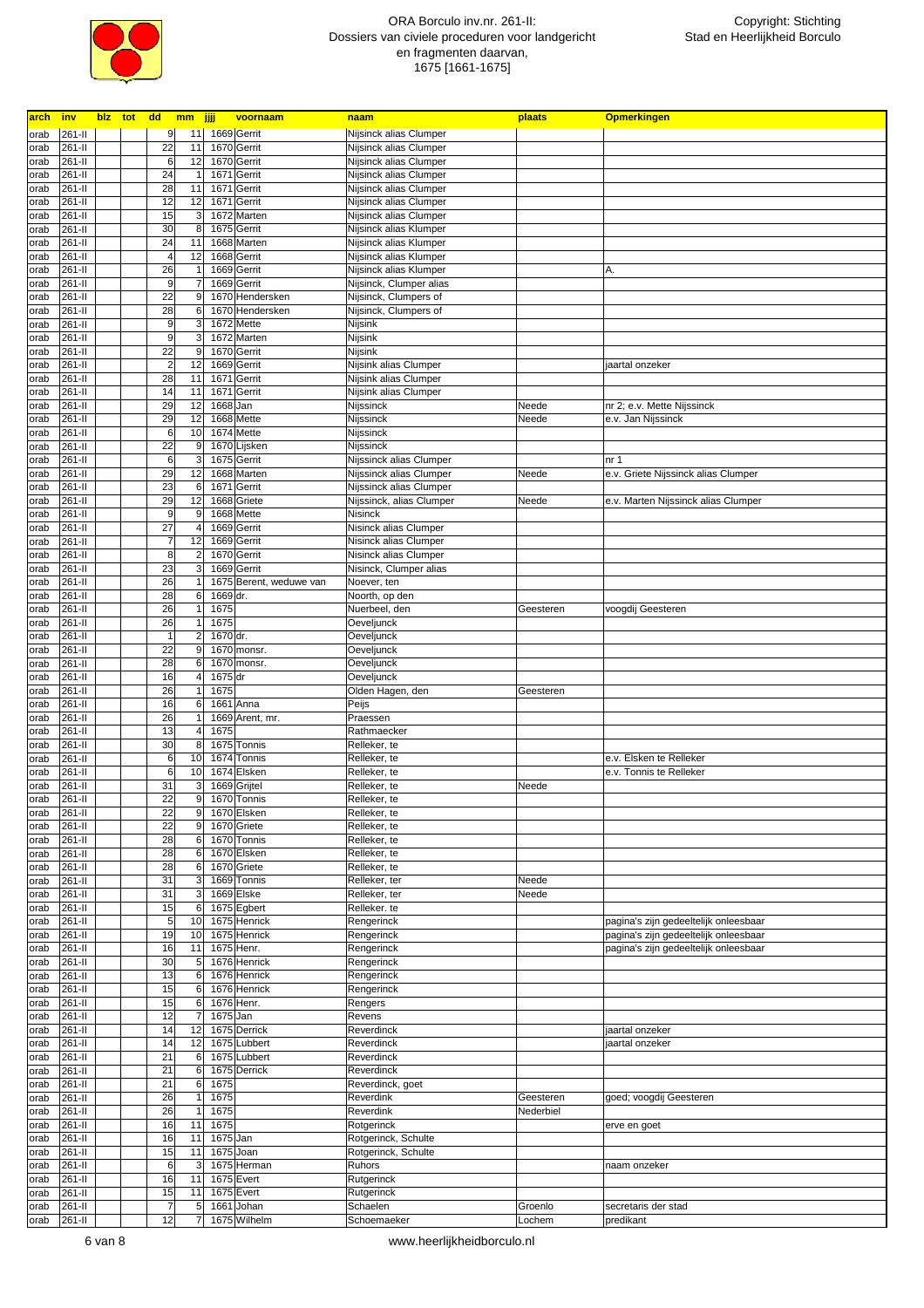

| arch         | <b>inv</b>       |  |                         | blz tot dd mm jjjj               |                        | voornaam                              | naam                       | plaats         | <b>Opmerkingen</b>                              |
|--------------|------------------|--|-------------------------|----------------------------------|------------------------|---------------------------------------|----------------------------|----------------|-------------------------------------------------|
| orab         | 261-II           |  | 29                      |                                  |                        | 6 1675 Wilhelm                        | Schoemaeker                |                | predikant                                       |
| orab         | 261-II           |  | 16                      | $\overline{4}$                   | 1675                   |                                       | Schomaker                  |                | pastor                                          |
| orab         | 261-II           |  | 8                       | 9                                |                        | 1664 Wilhelm                          | Schomaker                  | Lochem         | extract; predikant                              |
| orab         | 261-II           |  | 29                      | 6                                | 1675 Jan               |                                       | Schuirinck                 |                |                                                 |
| orab         | 261-II           |  | 8                       | $9\,$<br>$\overline{7}$          | 1664 Jan               |                                       | Schuirinck                 |                |                                                 |
| orab         | 261-II<br>261-II |  | 12<br>16                | 11                               | 1675 Jan               | 1675 Hindr.                           | Schuirink<br>Schutte       |                |                                                 |
| orab<br>orab | 261-II           |  | 14                      | 4                                | 1675                   |                                       | Shoemaeker                 |                | naam onzeker; predikant                         |
| orab         | 261-II           |  | 14                      | $\overline{4}$                   | 1675                   |                                       | Shomaeker                  |                | pastoor                                         |
| orab         | 261-II           |  | 15                      | 6                                | 1676 Jan               |                                       | Siggelers                  |                |                                                 |
| orab         | 261-II           |  | 16                      | 11                               |                        | 1675 Albert                           | Smit                       |                |                                                 |
| orab         | 261-II           |  | 23                      |                                  |                        | 1675 Wolter, jor.                     | Splinter                   |                |                                                 |
| orab         | 261-II           |  | 26                      |                                  |                        | 1675 Wolter, jor.                     | Splinter                   |                |                                                 |
| orab         | 261-II           |  | 29                      | 6                                | 1675 Jan               |                                       | <b>Stevens</b>             | Borculo        | burgemeester                                    |
| orab         | 261-II           |  | 8                       | $\boldsymbol{9}$                 | 1664 Jan               |                                       | <b>Stevens</b>             | Eibergen       | burgemeester                                    |
| orab         | 261-II           |  | 15<br>15                | 6<br>$\,6$                       | 1676 Jan               |                                       | Stoeldrajer                |                |                                                 |
| orab<br>orab | 261-II<br>261-II |  |                         |                                  | 1676 Reint<br>1669 Jan |                                       | <b>Stoffers</b><br>Terlen  |                | de zoon van Jan Terlen; naam en jaartal onzeker |
| orab         | 261-II           |  | 4                       | 12                               | 1668 Jan               |                                       | <b>Tiberinck</b>           |                |                                                 |
| orab         | 261-II           |  | 17                      | 7                                | 1668 Jan               |                                       | Tiberinck                  |                |                                                 |
| orab         | 261-II           |  | 30                      | 8 <sup>1</sup>                   | 1675 Jan               |                                       | Toelen                     |                |                                                 |
| orab         | 261-II           |  | 6                       | 10                               | 1674 Jan               |                                       | Toelen                     |                |                                                 |
| orab         | 261-II           |  | 6                       | 10                               | 1674 Jan               |                                       | Toelen                     |                |                                                 |
| orab         | 261-II           |  | $\overline{a}$          | 12                               | 1668 Jan               |                                       | Toelen                     |                |                                                 |
| orab         | 261-II           |  | 1                       | $\overline{2}$                   | 1670 Jan               |                                       | Toelen                     |                |                                                 |
| orab         | 261-II           |  | 22                      | $9\,$                            | 1670 Jan               |                                       | Toolen                     |                | e.v. Martina Walborgh                           |
| orab         | 261-II           |  | 12<br>9                 | $\bf 8$                          |                        | 1668 Jannes<br>1668 Joannes           | Toolen                     |                |                                                 |
| orab         | 261-II<br>261-II |  | 11                      | 9<br>8                           |                        | 1668 Joannes                          | Toolen<br>Toolen           |                |                                                 |
| orab<br>orab | 261-II           |  | 28                      | 6                                | 1670 Jan               |                                       | Toolen                     |                | e.v. Martina Walborch                           |
| orab         | 261-II           |  | 29                      | 12                               | 1668 dr.               |                                       | Trier                      |                |                                                 |
| orab         | 261-II           |  | 1                       | $\overline{a}$                   | 1670 dr.               |                                       | Trier                      |                |                                                 |
| orab         | 261-II           |  | 9                       | $\mathbf{3}$                     | 1672 dr.               |                                       | Trier                      |                |                                                 |
| orab         | 261-II           |  | 28                      | 11                               | 1671 dr.               |                                       | Trier                      |                |                                                 |
| orab         | 261-II           |  | 15                      | 6                                | 1676 dr.               |                                       | Trier                      |                |                                                 |
| orab         | 261-II           |  | 30                      | 8                                |                        | 1675 Henr., dr.                       | Trier, van                 |                |                                                 |
| orab         | 261-II           |  | $\overline{7}$          | 5                                |                        | 1661 Henr., dr.                       | Trier, van                 |                | nr 3; copia                                     |
| orab         | 261-II           |  | 28                      | 11                               |                        | 1671 Henr., dr.                       | Trier, van                 |                |                                                 |
| orab         | 261-II           |  | 23                      | 6                                |                        | 1671 Henr., dr.                       | Trier, van                 |                |                                                 |
| orab         | 261-II           |  | 22                      | 9                                |                        | 1670 Henr., dr.                       | Trier, van                 |                |                                                 |
| orab         | 261-II           |  | 22                      | 9                                |                        | 1670 Aeltien Maria                    | Trier, van                 |                |                                                 |
| orab         | 261-II           |  | 9                       | 7                                |                        | 1669 Aeltien Maria                    | Trier, van                 |                |                                                 |
| orab         | 261-II           |  | 9<br>7                  |                                  |                        | 1669 Henrick, dr.                     | Trier, van                 |                |                                                 |
| orab<br>orab | 261-II<br>261-II |  | 7                       |                                  |                        | 1669 Aeltien Maria<br>1669 Henr., dr. | Trier, van<br>Trier, van   |                |                                                 |
| orab         | 261-II           |  | 28                      | 6                                |                        | 1669 Aleida Maria                     | Trier, van                 |                | Α.                                              |
| orab         | 261-II           |  | 28                      | 6                                |                        | 1669 Henr., dr.                       | Trier, van                 |                |                                                 |
| orab         | 261-II           |  | 28                      | 6                                |                        | 1670 Aeltien Maria                    | Trier, van                 |                |                                                 |
| orab         | 261-II           |  | 28                      | $6 \,$                           |                        | 1670 Henr., dr.                       | Trier, van                 |                |                                                 |
| orab         | 261-II           |  | 16                      | $\overline{4}$                   |                        | 1675 Henr., dr.                       | Trier, van                 |                |                                                 |
| orab         | 261-II           |  | 14                      | 4 <sup>1</sup>                   |                        | 1675 Henr., dr.                       | Trier, van                 | <b>Borculo</b> | burgemeester                                    |
| orab         | 261-II           |  | 16                      | $\frac{4}{3}$                    | 1675                   |                                       | Umbgrove                   |                | pastor                                          |
| orab         | 261-II           |  | 30<br>26                | 8 <sup>1</sup>                   | 1675 Jan               | 1675 Jorrien, mr.                     | Vaerholt, te<br>Verwer, de |                |                                                 |
| orab<br>orab | 261-II<br>261-II |  | 16                      |                                  |                        | 1675 Peter                            | Verwilt                    | Groenlo        | burgemeester                                    |
| orab         | 261-II           |  | 14                      |                                  |                        | 1675 Peter                            | Verwilt                    | Groenlo        | burgemeester                                    |
| orab         | 261-II           |  | 26                      |                                  |                        | 1675 Willem Frederik                  | Verwitt                    |                | voogd                                           |
| orab         | 261-II           |  | 23                      | $\mathbf{1}$                     |                        | 1675 Wilhelm Frederick                | Verwitt                    | Geesteren      | extr. proth. nr. 1; voogd                       |
| orab         | 261-II           |  | 30                      | 8 <sup>1</sup>                   |                        | 1675 Martina                          | Walbergh                   |                |                                                 |
| orab         | 261-II           |  | 6                       | 10                               |                        | 1674 Martina                          | Walbergh                   |                |                                                 |
| orab         | 261-II           |  | $\mathbf{1}$            | $\overline{a}$                   |                        | 1670 Martina                          | Walbergh                   |                |                                                 |
| orab         | 261-II           |  | 22                      | 9                                |                        | 1670 Martina                          | Walborgh                   |                | e.v. Jan Toolen                                 |
| orab         | 261-II           |  | 28                      | $6 \mid$                         |                        | 1670 Martina                          | Walborgh                   |                | e.v. Jan Toolen                                 |
| orab         | 261-II<br>261-II |  | 3<br>3                  | 5 <sup>1</sup><br>5 <sup>1</sup> |                        | 1675 Herman<br>1675 Geert             | Wanink<br>Wanink           |                |                                                 |
| orab<br>orab | 261-II           |  | 3                       | $5\overline{)}$                  | 1675 Jan               |                                       | Wanink                     |                |                                                 |
| orab         | 261-II           |  | 3                       | 5 <sub>5</sub>                   |                        | 1675 Wichardt                         | Wanink                     |                |                                                 |
| orab         | 261-II           |  | 25                      | $\overline{7}$                   |                        | Wichart                               | Wanink                     |                | jaartal deels leesbaar                          |
| orab         | 261-II           |  | $\overline{\mathbf{c}}$ | 4                                | 1669 Jan               |                                       | Weddelinck                 |                |                                                 |
| orab         | 261-II           |  | $\overline{2}$          | 4                                | 1669 Jan               |                                       | Weddelink                  |                |                                                 |
| orab         | 261-II           |  | 15                      | 3                                |                        | 1672 Henr.                            | Weddelink                  |                |                                                 |
| orab         | 261-II           |  | 26                      |                                  | 1675 Jan               |                                       | Welborge, ter              |                | overleden                                       |
| orab         | 261-II           |  | 6                       | $5\overline{)}$                  | 1675 Jan               |                                       | Weme, ter                  |                |                                                 |
| orab         | 261-II           |  | 6<br>3                  | 5 <sub>5</sub><br>5 <sup>1</sup> |                        | 1675 Wijchardt                        | Weme, ter                  |                |                                                 |
| orab<br>orab | 261-II<br>261-II |  | 3                       | 5 <sup>1</sup>                   |                        | 1675 Trijne<br>1675 Mette             | Weme, ter<br>Weme, ter     |                | weduwe                                          |
| orab         | 261-II           |  | 3                       | 5 <sub>5</sub>                   | 1675 Jan               |                                       | Weme, ter                  |                |                                                 |
| orab         | 261-II           |  | 12                      | 8                                | 1668 Jan               |                                       | Weme, ter                  | Markvelde      | muller tot Merckvelde                           |
| orab         | 261-II           |  | 3                       | 5 <sub>5</sub>                   | 1675 Jac.              |                                       | Weme, ter                  |                | overleden; in zijn leven muller                 |
| orab 261-II  |                  |  | 8                       | 9                                |                        | 1664 Aeltjen                          | Wennekinck                 |                |                                                 |